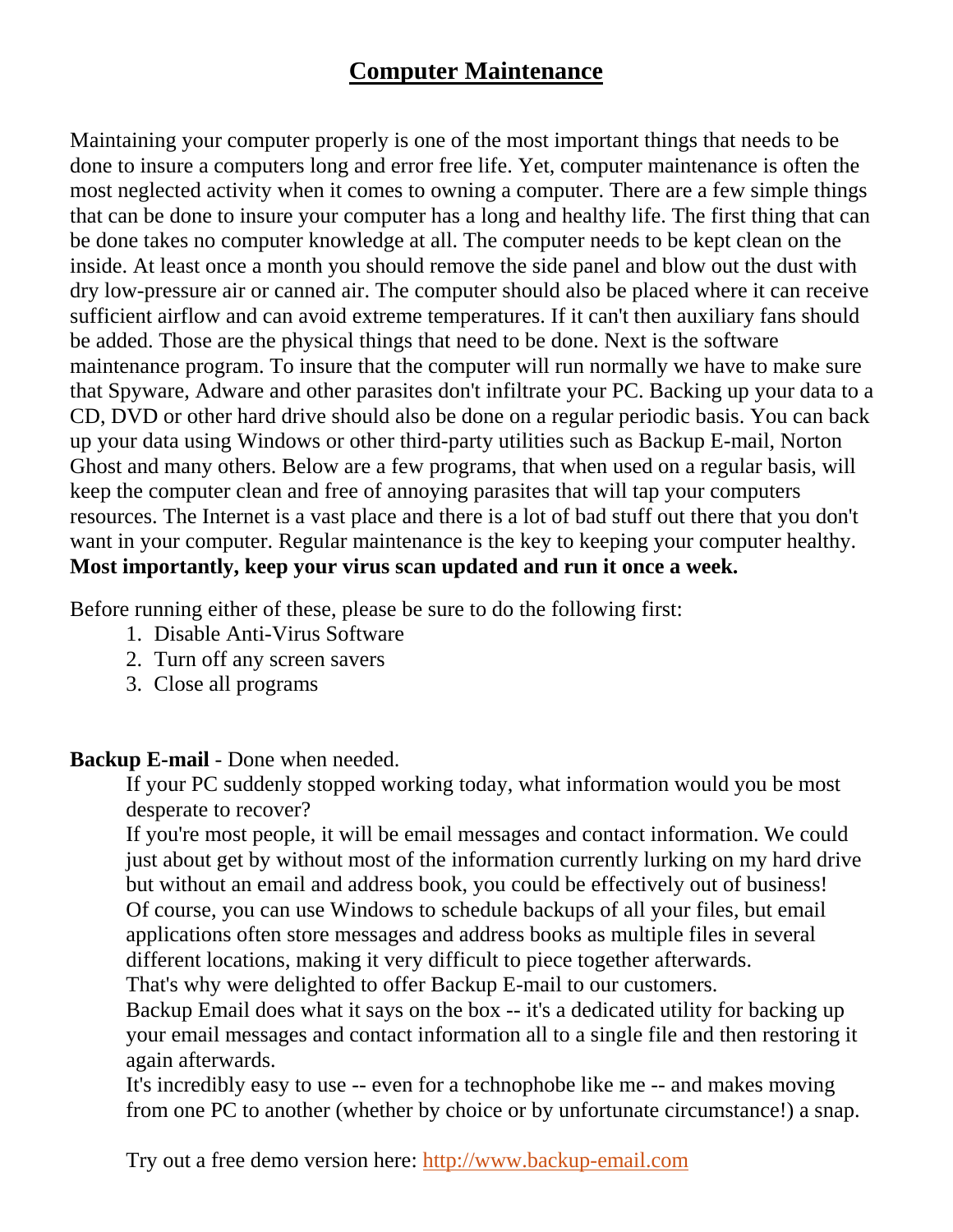**Webroot Spysweeper Trial Version** - Needs to be done every other week.

- 1. Double Click on Spysweeper Icon on Desktop.
- 2. Click on Check for Updates, download all if available.
- 3. Click on Check for Problems.
- 4. When Scan is Finished Click Fix Selected Problems.
- 5. It is all right to delete the Problems.
- 6. When Problems are Fixed Close the Program.

**Spybot Search & Destroy** - Needs to be done every other week or when pop ups occur.

- 1. Double Click on Spybot Icon on Desktop.
- 2. Click on Check for Updates, download all if available.
- 3. Click on Check for Problems.
- 4. When Scan is Finished Click Fix Selected Problems.
- 5. It is all right to Delete the Problems.
- 6. When Problems are Fixed Close the Program.

**Ad-Aware 6.0** - Needs to be done every other week or when pop ups occur. Can be run while running Spybot.

- 1. Double Click on Ad-Aware Icon on Desktop.
- 2. Click check for updates and download them if there are any.
- 3. Click Next and Next again.
- 4. The Scan Will Start.
- 5. When Scan is Finished Click Next.
- 6. Select all Problems Found Right click in the problem field and choose "Select all Items" from the menu if they are not all checked.
- 7. Click Next.
- 8. Click OK and Close Program when Ad-Aware is finished.

## **Scandisk** – Needs to be done once a month.

- 1. Open My Computer.
- 2. Right-click the local disk volume that you want to defragment, and then click **Properties**.
- 3. Click the **Tools** tab; in the Error Checking pane click **Check Now**.
- 4. Click **Start**.

If box comes up saying the program has restarted 10 times click no and then enter.